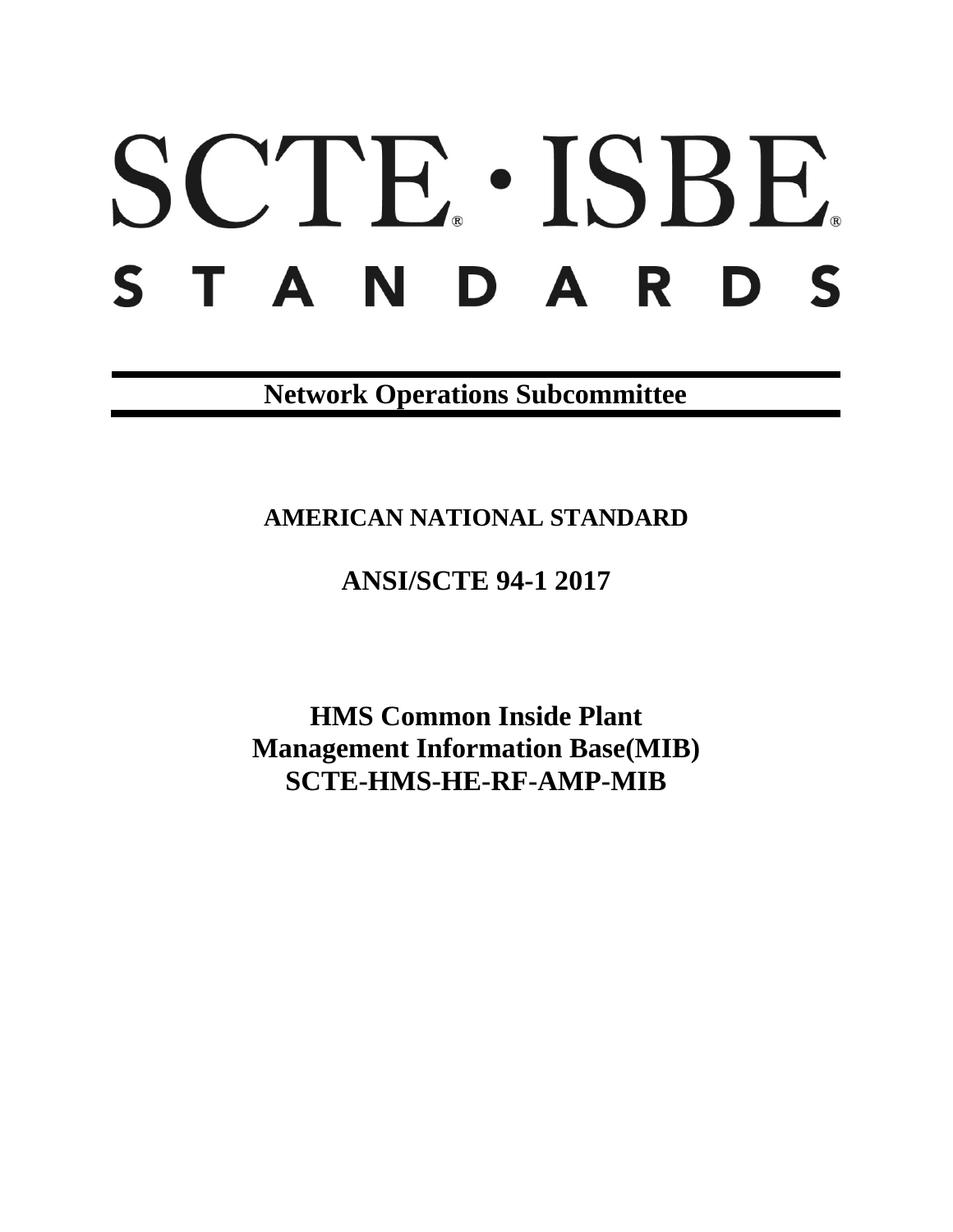## **NOTICE**

The Society of Cable Telecommunications Engineers (SCTE) / International Society of Broadband Experts (ISBE) Standards and Operational Practices (hereafter called "documents") are intended to serve the public interest by providing specifications, test methods and procedures that promote uniformity of product, interchangeability, best practices and ultimately the longterm reliability of broadband communications facilities. These documents shall not in any way preclude any member or non-member of SCTE•ISBE from manufacturing or selling products not conforming to such documents, nor shall the existence of such standards preclude their voluntary use by those other than SCTE•ISBE members.

SCTE•ISBE assumes no obligations or liability whatsoever to any party who may adopt the documents. Such adopting party assumes all risks associated with adoption of these documents, and accepts full responsibility for any damage and/or claims arising from the adoption of such documents.

Attention is called to the possibility that implementation of this document may require the use of subject matter covered by patent rights. By publication of this document, no position is taken with respect to the existence or validity of any patent rights in connection therewith. SCTE•ISBE shall not be responsible for identifying patents for which a license may be required or for conducting inquiries into the legal validity or scope of those patents that are brought to its attention.

Patent holders who believe that they hold patents which are essential to the implementation of this document have been requested to provide information about those patents and any related licensing terms and conditions. Any such declarations made before or after publication of this document are available on the SCTE•ISBE web site at [http://www.scte.org.](http://www.scte.org/)

> All Rights Reserved © Society of Cable Telecommunications Engineers, Inc. 2017 140 Philips Road Exton, PA 19341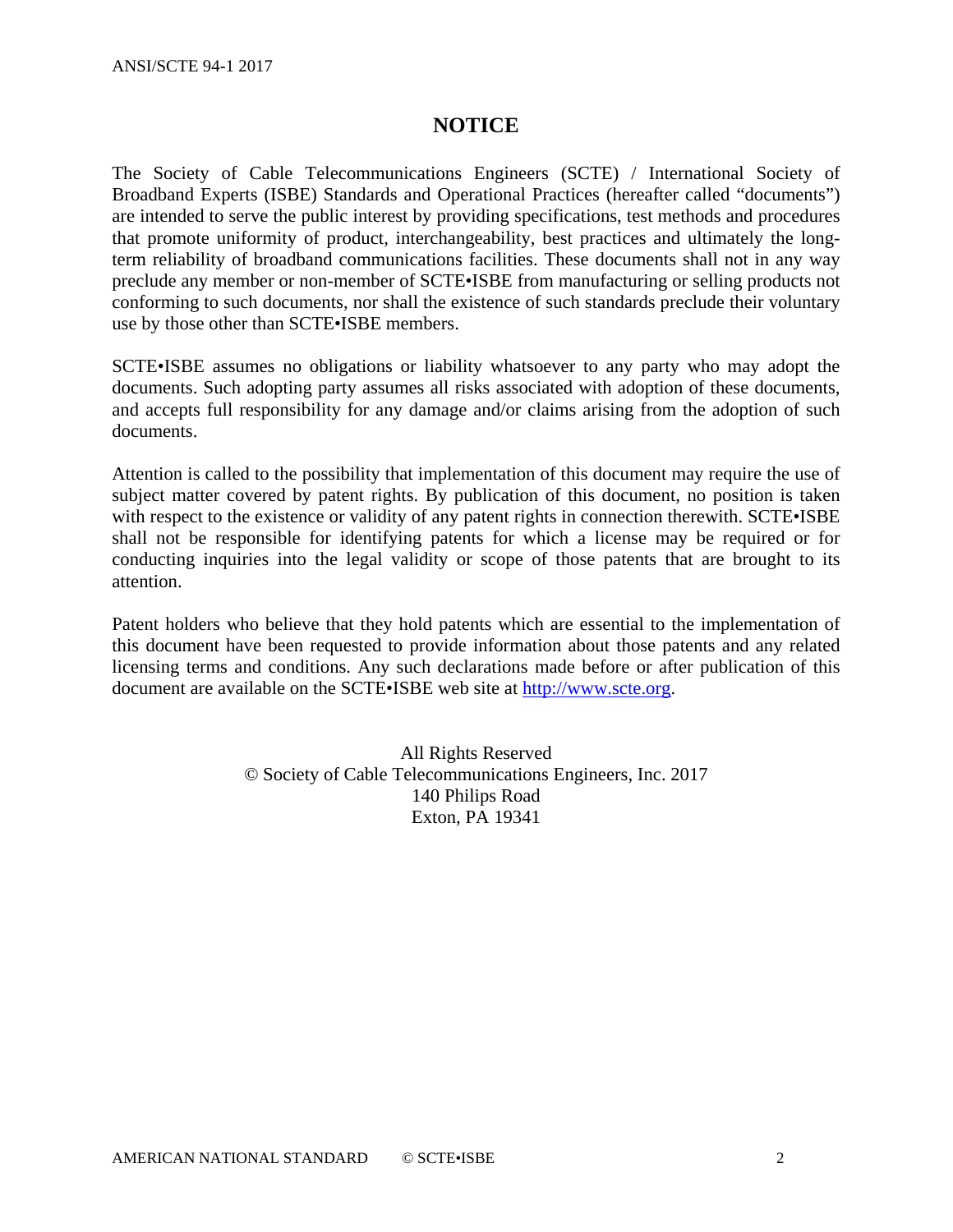# **CONTENTS**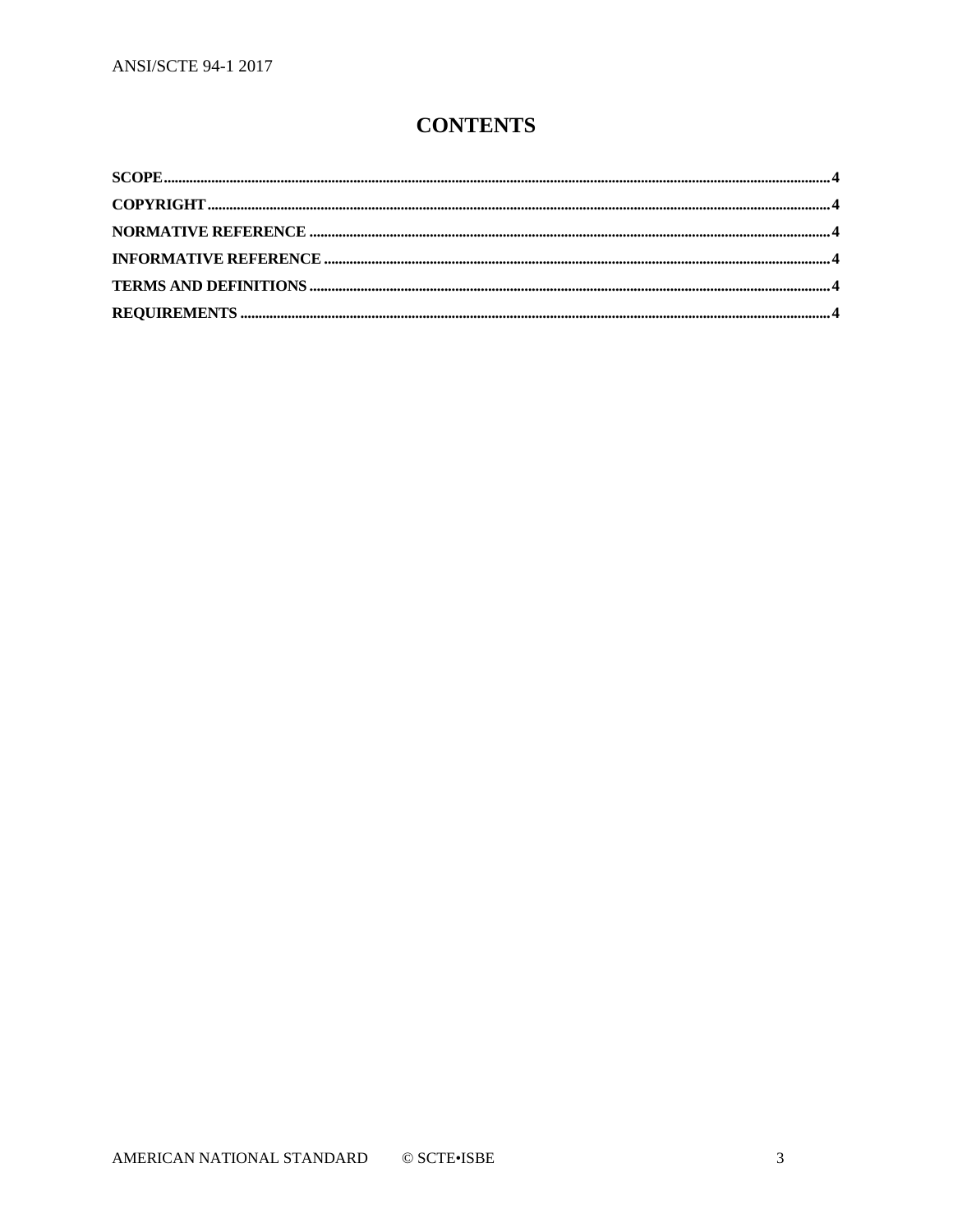### <span id="page-3-0"></span>**SCOPE**

This document is identical to SCTE 94-1 2009 except for informative components which may have been updated such as the title page, NOTICE text, headers and footers. No normative changes have been made to this document.

This document provides MIB definitions for HMS RF amplifier equipment present in the headend (or indoor) and is supported by a SNMP agent.

### <span id="page-3-1"></span>**COPYRIGHT**

The MIB definition found in this document may be incorporated directly in products without further permission from the copyright owner, SCTE.

#### <span id="page-3-2"></span>**NORMATIVE REFERENCE**

IETF RFC 1907 SNMPv2-MIB IETF RFC 2578 SNMPv2-SMI IETF RFC 2579 SNMPv2-TC IETF RFC 2580 SNMPv2-CONF IETF RFC 2737 ENTITY-MIB SCTE 36 SCTE-ROOT SCTE 37 SCTE-HMS-ROOTS SCTE 38-11 SCTE-HMS-HEADENDIDENT-MIB SCTE 83-4 SCTE-HMS-HE-RF-MIB SCTE 38-1 SCTE-HMS-HE-PROPERTY-MIB SCTE 84-1 SCTE-HMS-HE-COMMON-MIB

### <span id="page-3-3"></span>**INFORMATIVE REFERENCE**

None

## <span id="page-3-4"></span>**TERMS AND DEFINITIONS**

This document defines the following terms:

**Management Information Base (MIB)** – the specification of information in a manner that allows standard access through a network management protocol.

### <span id="page-3-5"></span>**REQUIREMENTS**

This section defines the mandatory syntax of the SCTE-HMS-HE-RF-AMP-MIB. It follows the IETF Simple Network Management Protocol (SNMP) for defining managed objects.

The syntax is given below.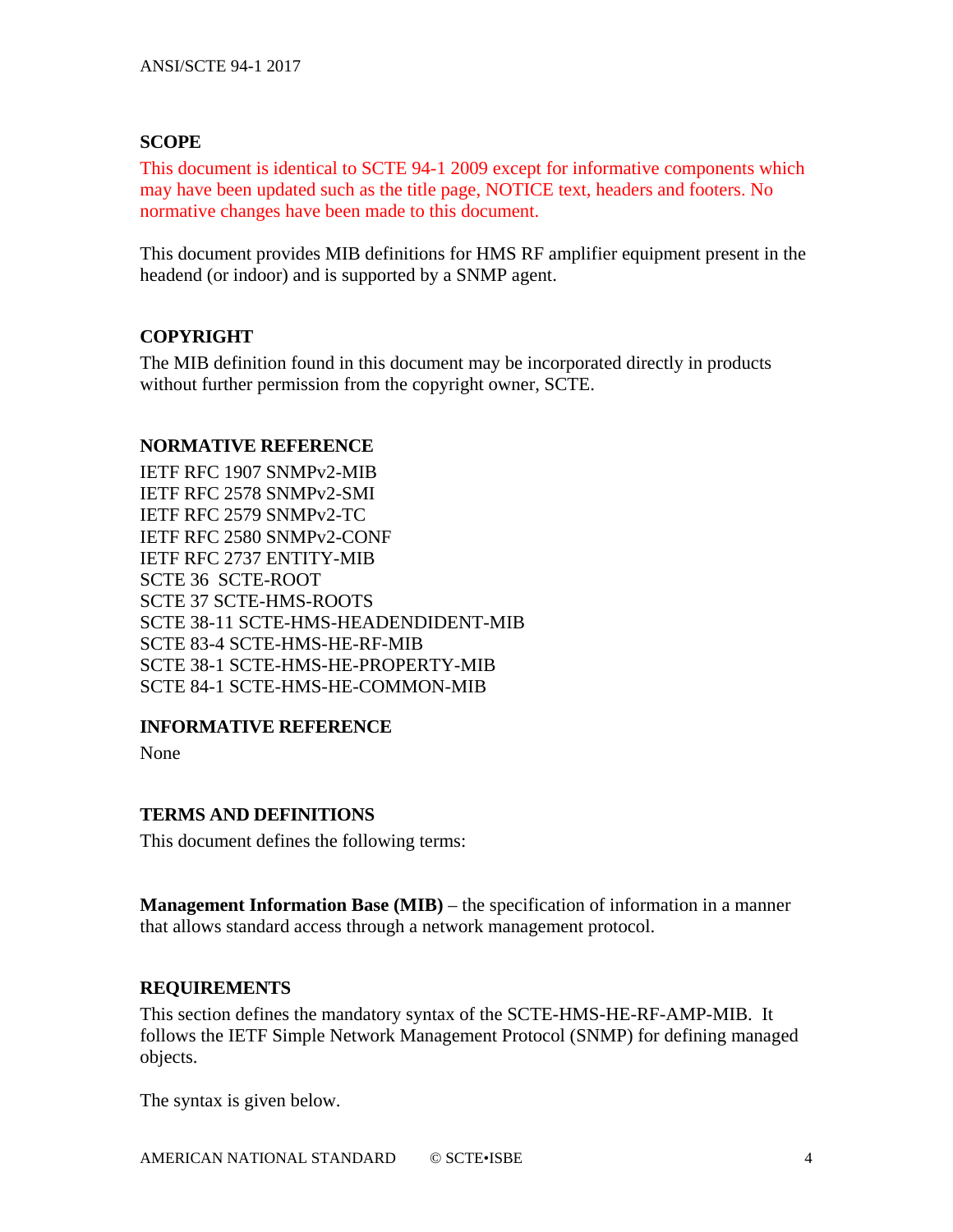#### ANSI/SCTE 94-1 2017

#### SCTE-HMS-HE-RF-AMP-MIB DEFINITIONS ::= BEGIN

IMPORTS MODULE-COMPLIANCE, OBJECT-GROUP FROM SNMPv2-CONF OBJECT-TYPE, MODULE-IDENTITY, Unsigned32 FROM SNMPv2-SMI DisplayString FROM SNMPv2-TC entPhysicalIndex FROM ENTITY-MIB HeTenthdB, HeTenthdBmV FROM SCTE-HMS-HEADENDIDENT-MIB heRFAmplifierGroup FROM SCTE-HMS-HE-RF-MIB;

heRFAmpMIB MODULE-IDENTITY LAST-UPDATED "200310090000Z" -- Oct 9, 2003 ORGANIZATION "SCTE HMS Working Group" CONTACT-INFO "SCTE HMS Subcommittee, Chairman mailto: standards@SCTE.org"

**DESCRIPTION**  "The MIB module for the HMS HE RF Amp module entities.

> This MIB module is for representing RF Amp equipment present in the headend (or indoor) and is supported by a SNMP agent.

This MIB is intended to describe an indoor headend amplifier with one input port and one or more output ports.

Refer to the associated notes for information on what SNMP responses should be returned for unsupported enumerations."

::= { heRFAmplifierGroup 1 }

heRFAmpMIBObjects OBJECT IDENTIFIER ::= { heRFAmpMIB 1}

-- Every RF Amp described above is modeled by the tables presented

-- in this MIB module. These tables extend the entPhysicalTable

-- according to RFC 2737. The extension index entPhysicalIndex uniquely

-- identifies the RF Amp.

-- Every RF Amp is also modeled by the following tables:

entPhysicalEntry - 1 row; (defined in document: RFC2737)

-- heCommonEntry - 1 row. (defined in document: HMS111)

-- Every RF Amp module will have its alarms modeled by the table: -- propertyEntry - x rows; (defined in document: HMS026)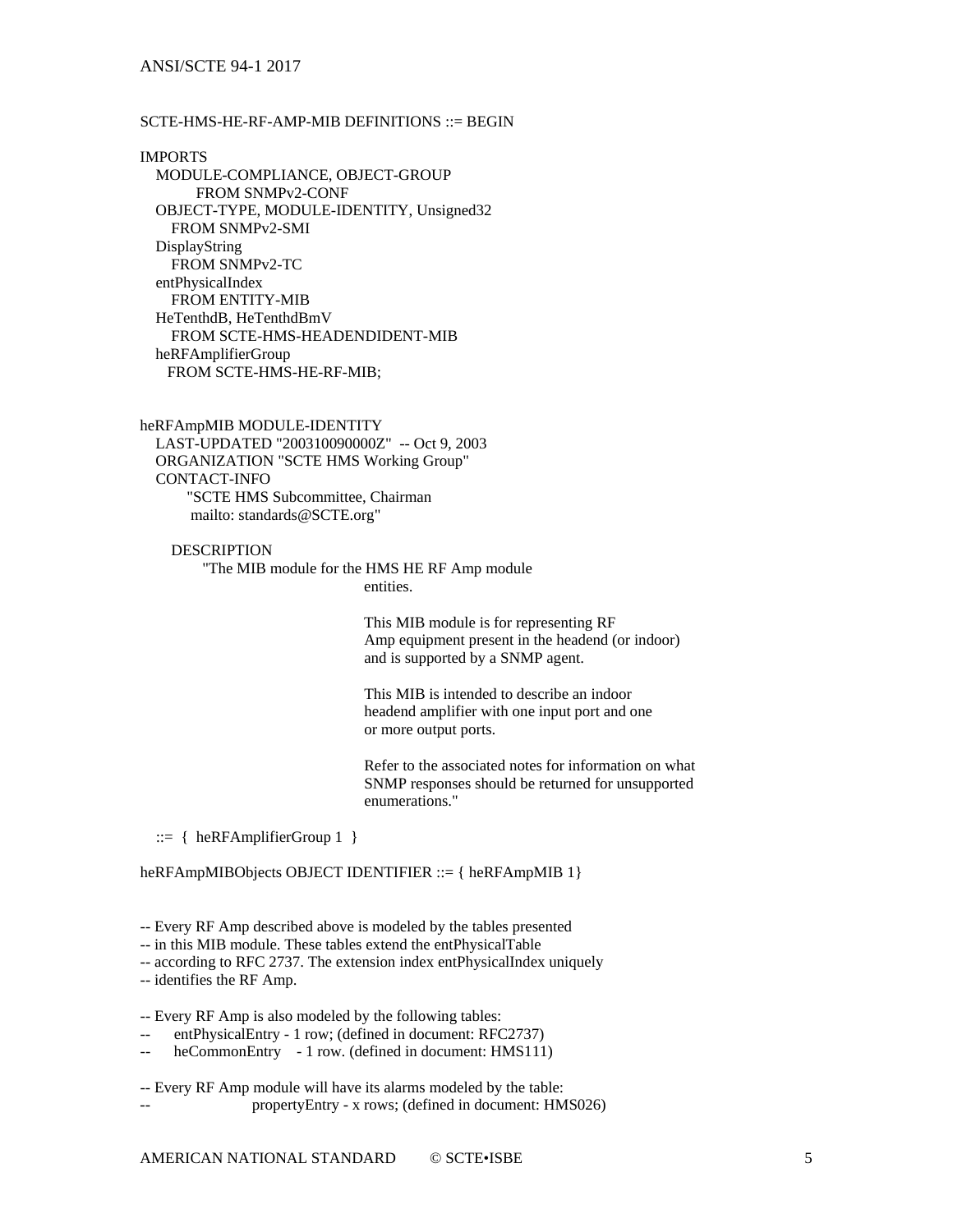#### ANSI/SCTE 94-1 2017

```
(where x is the nos. of alarmable analog properties supported
-- by the RF Amp)
-- discretePropertyEntry - y rows; (defined in document: HMS026)
-- (where y is the nos. of alarmable digital properties supported by 
-- the RF Amp)
-- Every RF Amp module will have a list of currently active 
-- alarms modeled by the table:
-- currentAlarmEntry - z rows; (defined in document: HMS026)
-- (where z is the nos. of current active alarms in the RF 
-- Amp)
-- Thus, a RF Amp with one input and two outputs 
-- will be represented by one row in entPhysicalTable, one row in 
-- heCommonTable, one row in heRFAmpUnitTable, and two rows
-- in heRFAmpOutputTable.
    the RF Amp Unit Table
heRFAmpUnitTable OBJECT-TYPE
   SYNTAX SEQUENCE OF HeRFAmpUnitEntry
   MAX-ACCESS not-accessible
   STATUS current
   DESCRIPTION
       "A table containing information about RF Amp used
       in an indoor environment."
   ::= \{ \text{heRFAmpMIBObjects} \}heRFAmpUnitEntry OBJECT-TYPE
   SYNTAX HeRFAmpUnitEntry
   MAX-ACCESS not-accessible
   STATUS current
   DESCRIPTION
       "List of information about each RF Amp."
   INDEX { entPhysicalIndex }
    ::= \{ \text{heRFAmpUnitTable 1} \}HeRFAmpUnitEntry ::= SEQUENCE
{
   heRFAmpGainControlMode INTEGER,
       heRFAmpAttenuatorControl HeTenthdB,
       heRFAmpSlopeControl HeTenthdB
}
heRFAmpGainControlMode OBJECT-TYPE
   SYNTAX INTEGER {
    none(1),
    alc(2),
               asc(3),
               \text{age}(4),
               \text{alsc}(5) }
  MAX-ACCESS read-write
```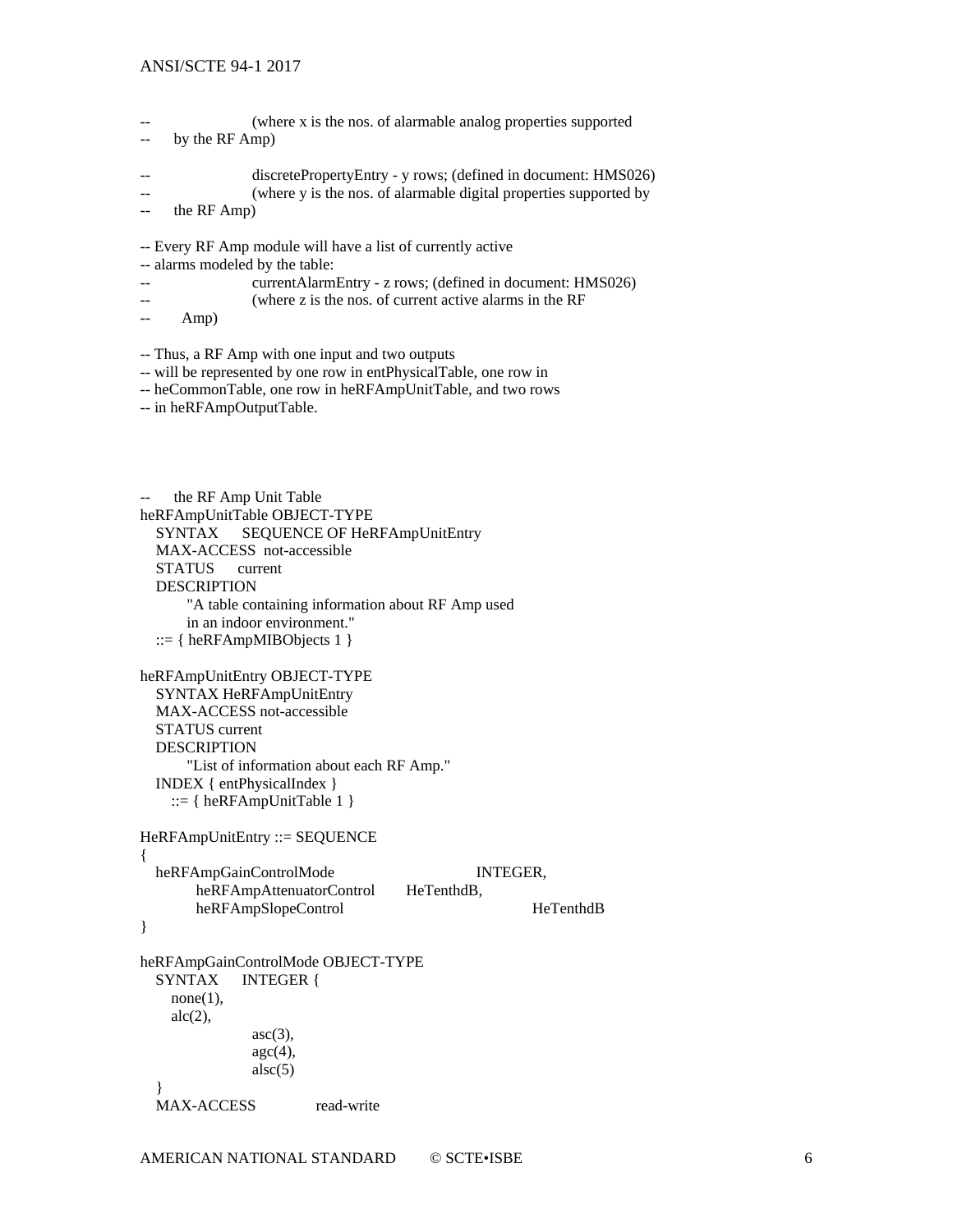STATUS current DESCRIPTION "This controls and/or reports the amplifier control mode. none - no automatic control provided alc - automatic level control asc - automatic slope control agc - automatic gain control alsc - automatic level slope control " ::=  $\{heRFAmpUnitEntry 1\}$ heRFAmpAttenuatorControl OBJECT-TYPE SYNTAX HeTenthdB MAX-ACCESS read-write STATUS current DESCRIPTION "This controls and reports the setting of an attenuator in the amplifier RF chain. " ::= { heRFAmpUnitEntry 2 } heRFAmpSlopeControl OBJECT-TYPE SYNTAX HeTenthdB MAX-ACCESS read-write STATUS current DESCRIPTION "This controls and reports the slope setting of the amplifier. "  $::= \{ \text{heRFAmpUnitEntry 3 } \}$ the RF Amp Output Table heRFAmpOutputTable OBJECT-TYPE SYNTAX SEQUENCE OF HeRFAmpOutputEntry MAX-ACCESS not-accessible STATUS current DESCRIPTION "A table containing information about each RF Amp output used in an indoor environment." ::= { heRFAmpMIBObjects 2 } heRFAmpOutputEntry OBJECT-TYPE SYNTAX HeRFAmpOutputEntry MAX-ACCESS not-accessible STATUS current DESCRIPTION "List of information about each RF Amp output." INDEX { entPhysicalIndex, heRFAmpOutputIndex } ::= { heRFAmpOutputTable 1 } HeRFAmpOutputEntry ::= SEQUENCE

{

heRFAmpOutputIndex Unsigned32,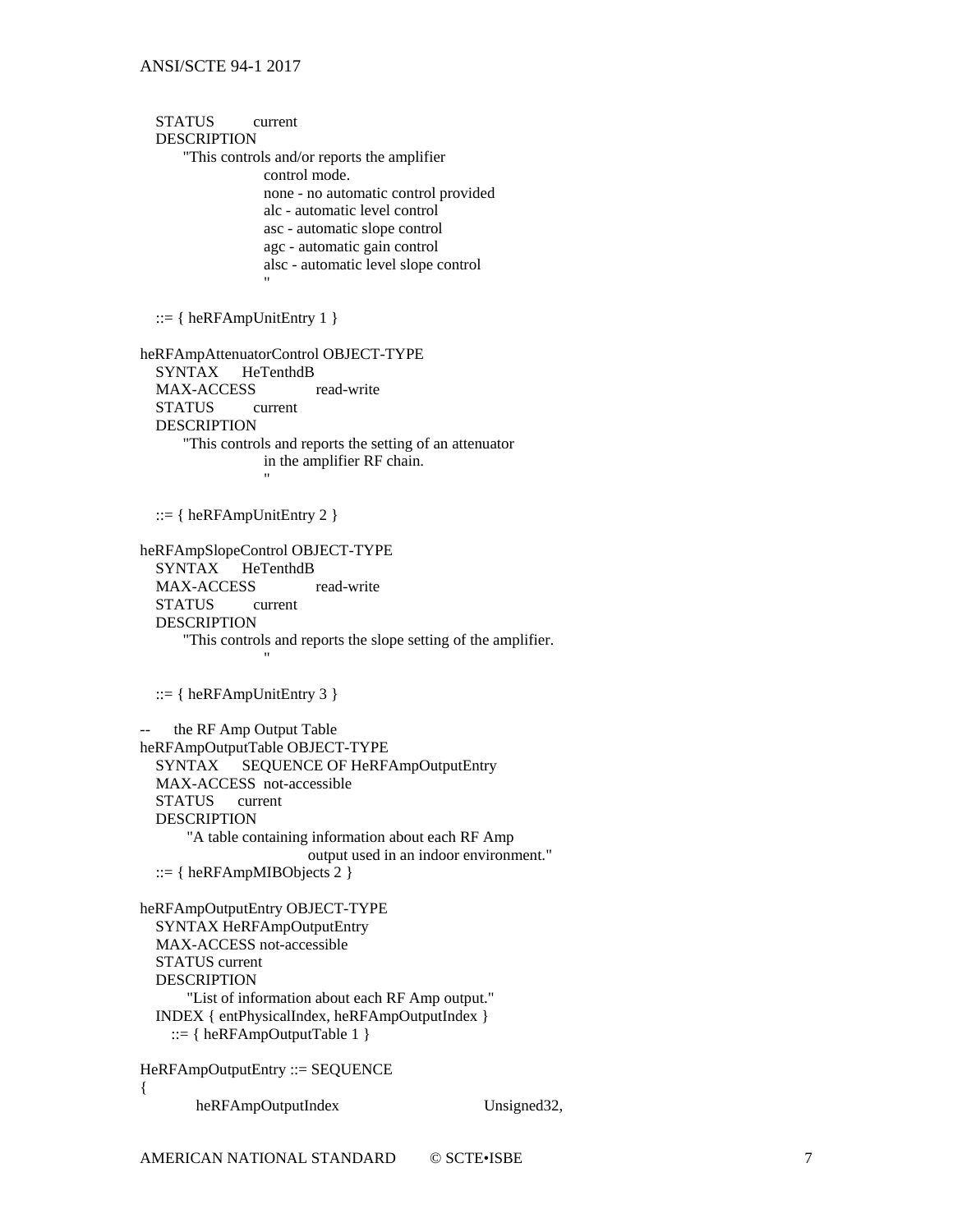heRFAmpOutputDescription DisplayString, heRFAmpOutputLevel HeTenthdBmV, heRFAmpOutputAttenuatorControl HeTenthdB } heRFAmpOutputIndex OBJECT-TYPE SYNTAX Unsigned32 MAX-ACCESS not-accessible STATUS current DESCRIPTION "Index number corresponding to the RF Output." ::=  $\{ \text{heRFAmpOutputEntry 1 } \}$ heRFAmpOutputDescription OBJECT-TYPE SYNTAX DisplayString (SIZE  $(0..32)$ ) MAX-ACCESS read-only STATUS current DESCRIPTION "A description of the Amp output. The description text is to be determined by the equipment manufacturer. For example, Output A or Secondary Output." ::=  $\{ \text{heRFAmpOutputEntry 2 } \}$ heRFAmpOutputLevel OBJECT-TYPE SYNTAX HeTenthdBmV MAX-ACCESS read-only STATUS current DESCRIPTION "The output level of the RF amplifier output."  $::= \{ \text{heRFAmpOutputEntry 3 } \}$ heRFAmpOutputAttenuatorControl OBJECT-TYPE SYNTAX HeTenthdB MAX-ACCESS read-write STATUS current DESCRIPTION "This controls and reports the setting of an attenuator in the amplifier RF chain. " ::=  $\{ \text{heRFAmpOutputEntry 4 } \}$ -- conformance information heRFAmpMIBConformance OBJECT IDENTIFIER ::= { heRFAmpMIB 2 } heRFAmpMIBCompliances OBJECT IDENTIFIER ::= { heRFAmpMIBConformance 1 } heRFAmpMIBGroups OBJECT IDENTIFIER ::= { heRFAmpMIBConformance 2 } heRFAmpBasicCompliance MODULE-COMPLIANCE STATUS current DESCRIPTION "The compliance statement for SNMP HMS Headend RF Amp entities which implement the SNMP heRFAmpMIB."

MODULE -- this module